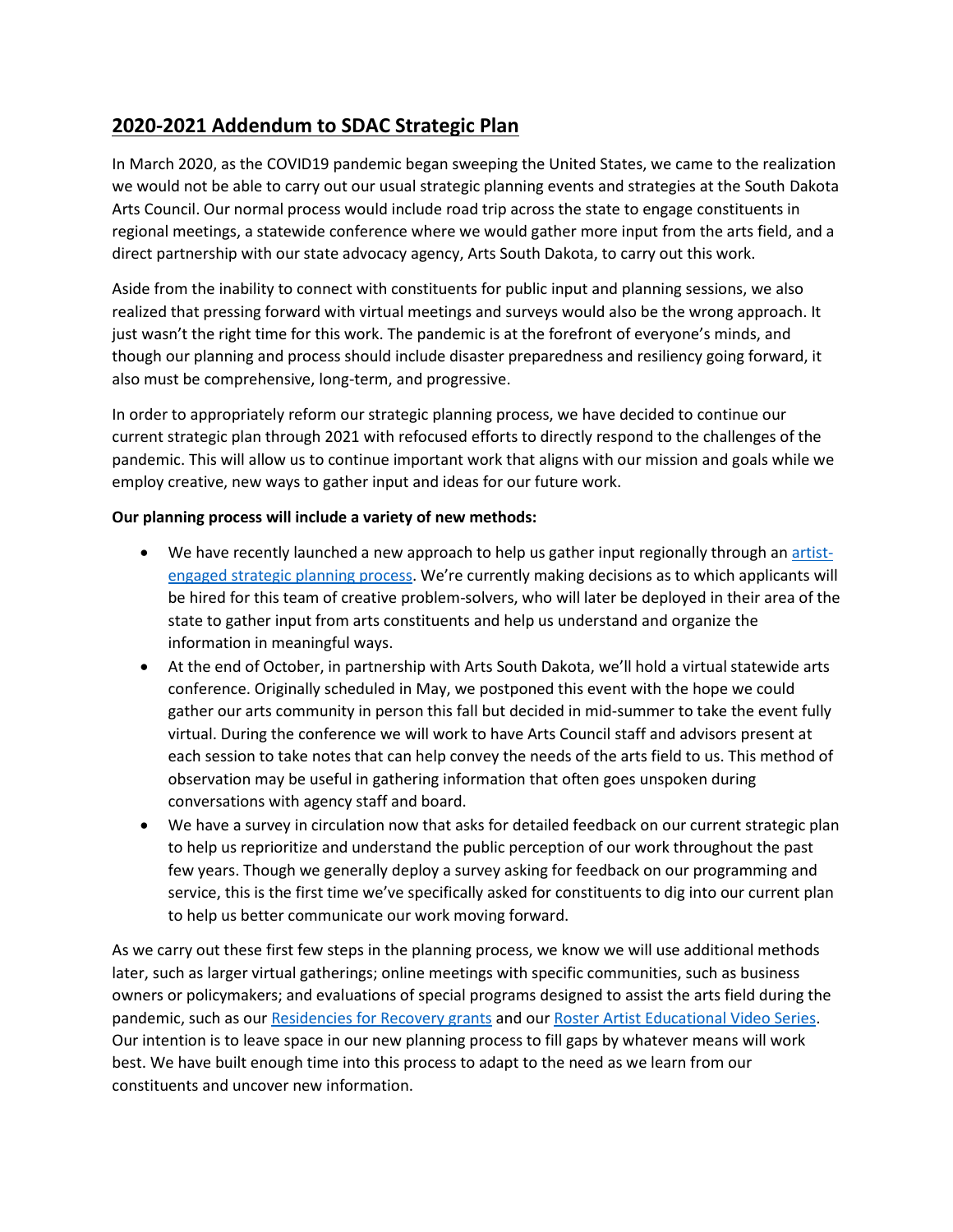## **South Dakota Arts Council 2018-2021 Strategic Plan updates:** *A new focus in response to the COVID19 pandemic*

## **Overarching Goal: Striving for Equity**

We maintain this goal and reinforce the statements included in it. The pandemic has made engaging in the arts less accessible to under-served communities, and our work through 2021 will focus on addressing disparities caused by this public health crisis.

#### Learn:

**K-12 Arts Education** has been deeply affected by the pandemic. Throughout the next year, we will prioritize ways to provide arts education opportunities to K-12 students across South Dakota at no cost.

We have begun this work by implementing th[e Roster Artist Educational Video Series,](https://www.youtube.com/playlist?list=PLT4a42VZ5YbWyr-6ZXWLqzW3eDmJnS0lT&fbclid=IwAR2G4JUTjVfbjKT4Ha9rC5oKPWrJvkEYcIZDbNcp5_TxBkQmF8i6H872uEw) which also benefits artists who are endorsed for our teaching artist and touring arts roster programs by paying them to create video lessons, which we host on our Youtube channel. These videos are free and are being shared with K-12 teachers and publicly on our social media platforms.

We also recently launched the new [Governor's Student Art Competition](https://artscouncil.sd.gov/events/student_art_Main.aspx), which is a free art contest for students in grades K-12. This new program, in partnership with South Dakota Gov. Kristi Noem, was announced during National Arts in Education Week and will feature student artwork in an exhibition at the State Capitol during our Legislative Session.

Adapting ou[r Poetry Out Loud](https://www.poetryoutloud.org/) program to a virtual experience for students and teachers is another priority to better serve students through the current school year. We are working to design online poetry units taught by teachers from across the state, which can then be used by any school to implement the program. This will be a great way to engage teachers who have had interest in the program in the past but haven't found the time to make it happen.

Our Artists in Schools & Communities residency program and Touring Arts program are the two biggest arts education programs, and we are working with artists and sponsor organizations to continue this work wherever possible. We have made both of these programs more flexible in light of the challenges of the pandemic allowing residencies and events to be conducted virtually, relaxing match requirements, reducing the number of required teaching hours, and inviting other solutions for consideration on a case-by-case basis.

## Connect:

**Cooperation** and flexibility are high priorities for our agency as we work to adequately assist the arts field in an ever-changing situation. Throughout the next year, we will work with existing partners and develop new partnerships whenever it is advantageous to artists, arts organizations, and students.